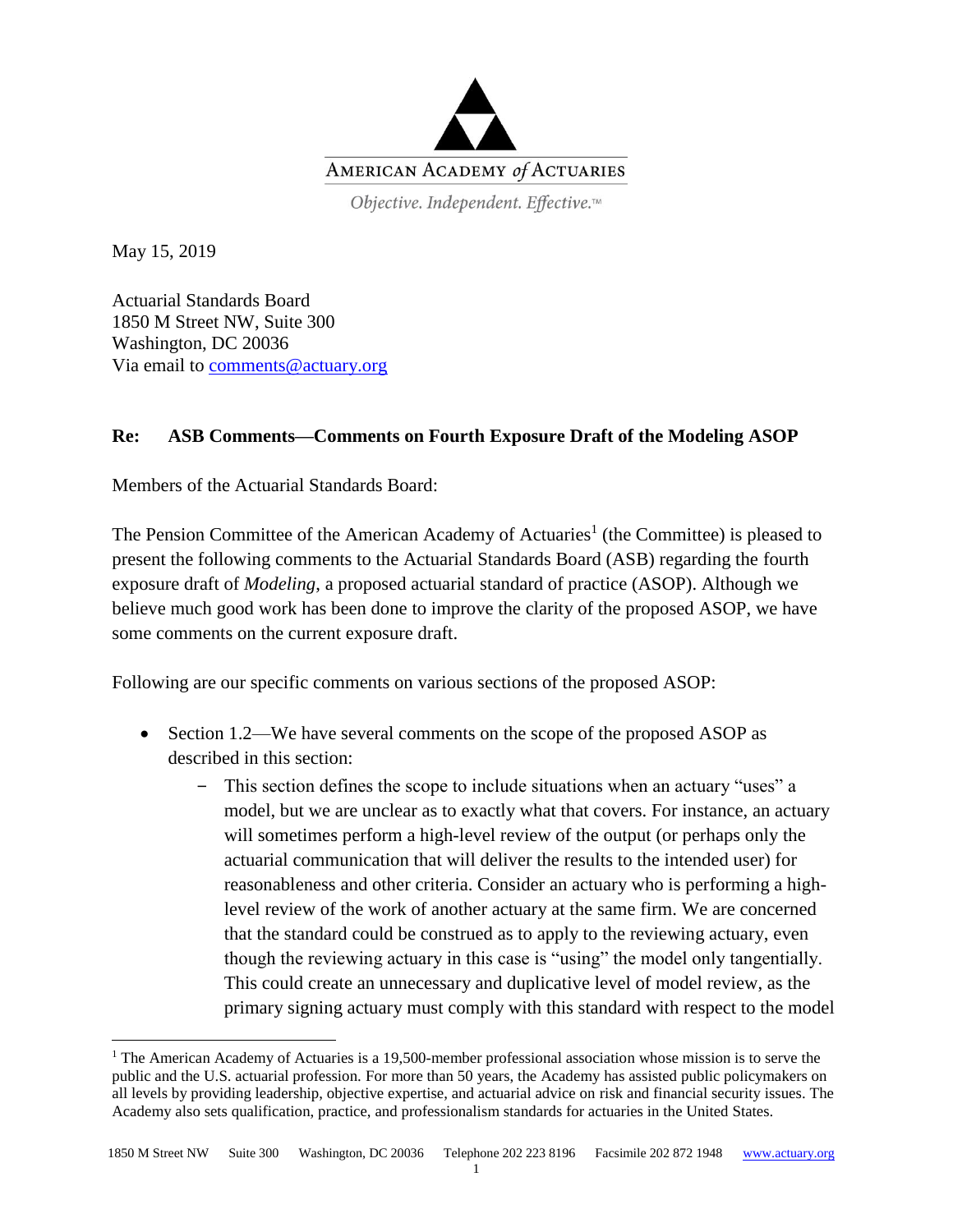and will be better positioned to assure all the applicable requirements have been satisfied. We believe actuaries who are not reviewing the model itself, but who are only reviewing or using the output, should not be charged with applying this standard, and that the standard should state so explicitly.

- ‒ In the second sentence of the second paragraph of Section 1.2, the proposed ASOP indicates that the reviewing or evaluating actuary should "use the guidance in this standard to the extent practicable within the scope of the actuary's assignment." This wording is not sufficiently clear to indicate what guidance in the standard the actuary should use. For example, the prior sentence indicates that the actuary "should be reasonably satisfied that the actuarial services were performed in accordance with this standard." It's not clear whether the second sentence requires the actuary to do more than described in the prior sentence and, if so, what. If the point of the paragraph is to simply say, "If the actuary's actuarial services involve reviewing or evaluating a model, the reviewing or evaluating actuary should be reasonably satisfied that the actuarial services were performed in accordance with this standard to the extent practicable within the scope of the actuary's assignment," then it would be helpful to restate accordingly.
- The first sentence of the third paragraph of Section 1.2 appears to use "rely" and "use" interchangeably. We are not clear as to whether those two words are intended to mean the same thing (here and throughout the proposed ASOP). If so, we recommend the words "use of" in the sentence be changed to "reliance on" to avoid any suggestion that there is a distinction between use and reliance. In addition, we suggest the tense of the sentence be changed to reflect the fact that the intended user *will* rely on the output of the model after the actuary complies with this ASOP and delivers the work.
- The fifth paragraph of Section 1.2 begins with the sentence "The actuary should understand the extent of the actuary's responsibilities." We think this is a broad statement that applies to all actuarial work, and that calling it out here—but in no other ASOP—might imply that the concept does not apply for any other ASOP. If the point of the paragraph is to simply say, "The actuary should understand whether the actuary's responsibilities extend to performing actuarial services related to an entire model or to a small portion of a model. This standard only applies to the extent of the actuary's responsibility," then it would be helpful to restate accordingly.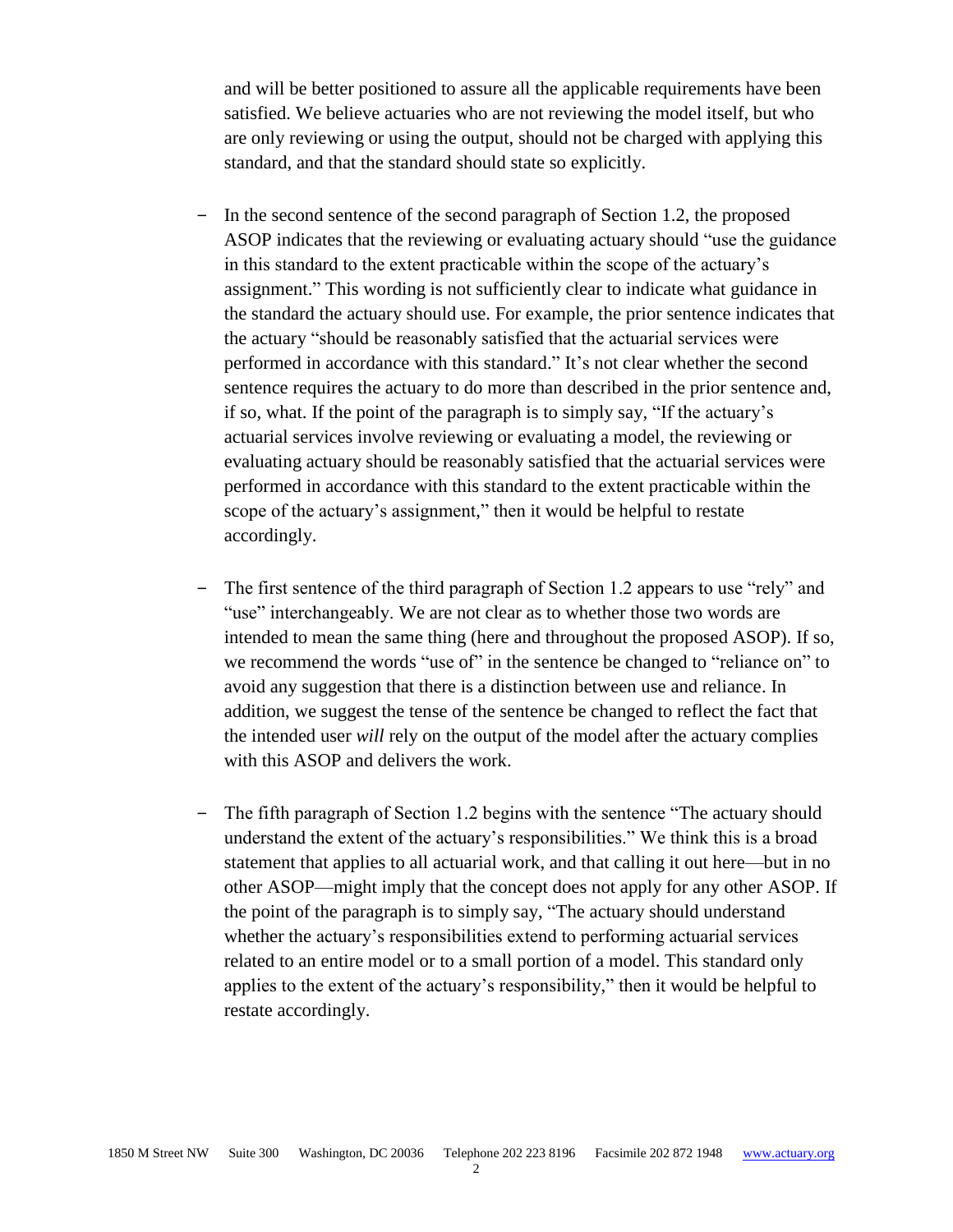- Section 1.4—We believe that the effective date language needs to be more descriptive because as written, it leaves many questions. For example, assume the ASOP is adopted on April 1, 2020, and thus is effective on January 1, 2021:
	- ‒ If the model was run prior to January 1, 2021, but reviewed after that date, how should the standard be applied?
	- ‒ If the model was selected prior to January 1, 2021, but used after that date, how should the standard be applied?
	- ‒ If the model development takes place beginning in 2020 but is finished in 2021, how should the standard be applied?
	- ‒ If results of the model were communicated to the intended user prior to January 1, 2021, but additional results based on a change in assumptions or parameters are communicated after January 1, 2021, how should the standard be applied?
- Section 2.1 defines an assumption as an input to a model, but doesn't note that an assumption itself can be output from another model. This is not necessarily a flaw in the definition; however, Section 2.7 describes three types of model inputs: assumptions, data, and sometimes parameters. The definitions for data and parameters both state that these inputs can be produced from other models. For consistency, we suggest Section 2.1 be changed to note that an assumption can be produced as output from another model. Alternatively, the definitions of data and parameter in Sections 2.2 and 2.12, respectively, could be changed to remove any reference to these items being produced from other models.
- Section 2.6 defines an intended user as "[a]ny person whom the actuary identifies as able to rely on the actuarial findings." This definition is identical to the one in ASOP No. 41, *Actuarial Communications* (except for the correction of a slight grammatical error) and in other ASOPs. However, since that definition was first adopted, significant confusion has arisen, caused by two words in the definition:
	- a. Able. This is like "can" vs. "may." Does "able" mean capable? Or does it mean permitted? If it is "permitted," we don't see this as a problem, and we don't have to worry about the second confusing word because we'll specify who's permitted. If it's "capable," then the term could encompass a large number of people.
	- b. Identifies. Does "identifies" mean "named"/"indicated"? Or does it mean "ascertained"? If it means "named," this is workable because we can just specify the intended users who can rely on the report. But if it means "ascertained," we are again faced with a large number of people. (We could ascertain a great many people who might want to rely on the information, and, if they're capable, they might do so even though, in the actuary's mind, those people were never intended users and were not identified as such in the scope of the actuarial findings.) For

3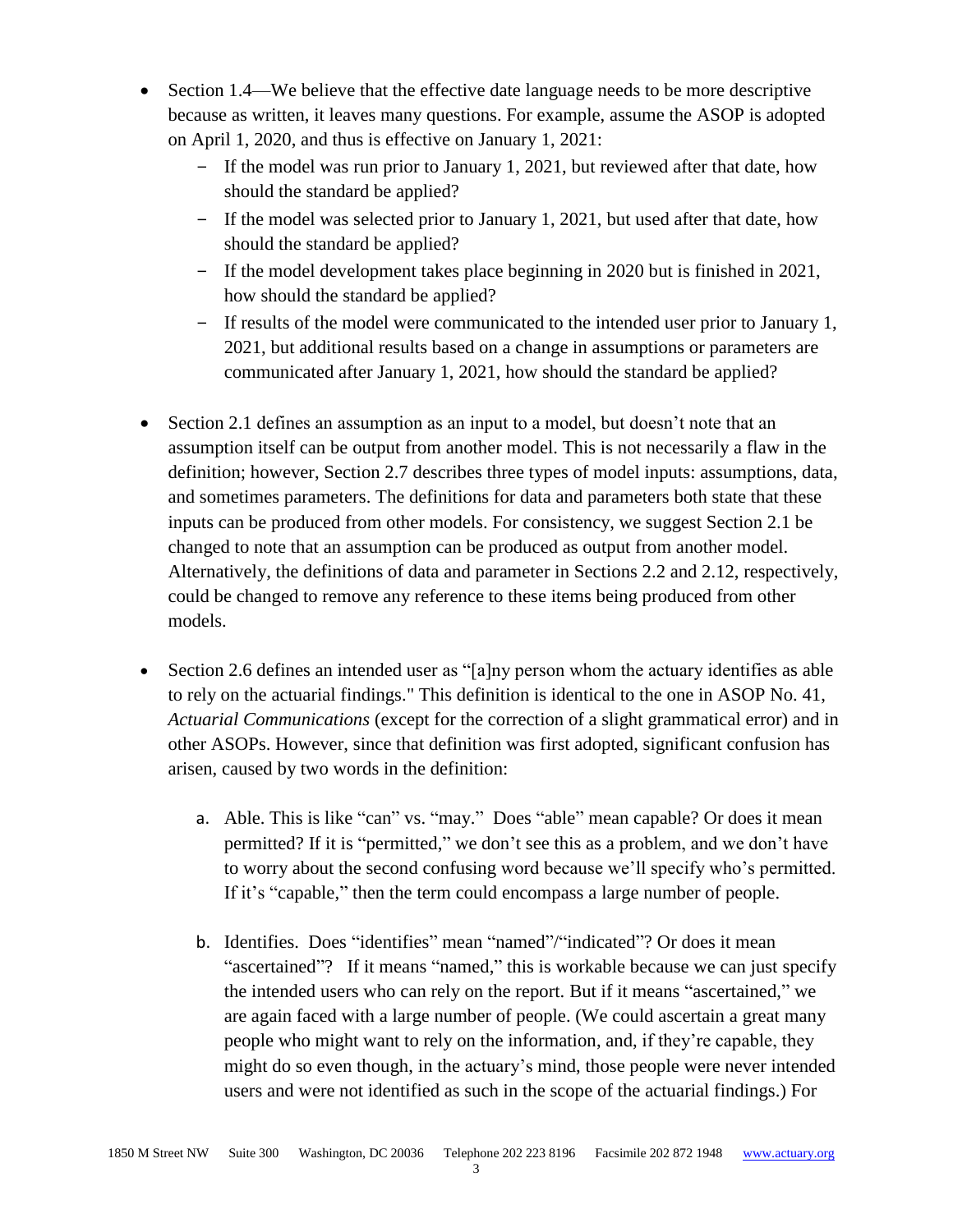example, many individuals may want to rely on our pension results as they appear in a company's financial statements when deciding whether to buy that company's stock, but the broad public is generally not identified as a user in an actuary's pension valuation report. Requiring the actuary to evaluate and address this broader universe of people would create an unreasonable burden on the actuary.

We believe the intent when adopting the original language was permitted/named, and as such suggest modifying the definition of intended user to something such as:

"Any person whom the actuary has indicated is permitted to rely on the actuarial findings."

We also suggest that, in order to avoid the confusion inherent in the current language, this revision to the language be included in all ASOPs. We understand that's a complex process, but it's not one without precedent, and we believe it is very important to clarify this phrase for the actuarial profession.

However, if the definition of "intended user" is not updated, we suggest the scope of this proposed ASOP be clarified to only apply to the intended users that the actuary expects to rely on the model output and not a broad universe of individuals who could potentially rely on the model output if they somehow got access to it. See proposed updated wording to the third paragraph of Section 1.2 reflecting these comments:

"The guidance in this ASOP applies when, in the actuary's professional judgment, **intended users** of the **model** identified by the actuary will rely on the **output** of the **model**, and their reliance on the **output** of the **model** will have a material effect for the **intended user**."

- Section 2.7
	- ‒ We suggest the first sentence be changed to include "contractual" as a type of input, for consistency with Section 2.12. Additionally, in our comment letter to the third exposure draft, we suggested adding "actuarial" to the list, but this comment was not addressed in Appendix 2. Even though it may seem tautological that an ASOP on modeling would cover actuarial models, we believe it's important to explicitly include actuarial models—those that rely on specifically actuarial concepts, such as mortality theory—in this list because this is a standard for the actuarial profession.
	- ‒ The last sentence uses the word "system" three times, but that term is not defined, and we believe the word in an actuarial context may be ambiguous to many actuaries, including pension actuaries who generally do not use this word. We suggest a new definition be added to the ASOP to clarify what this word means.

4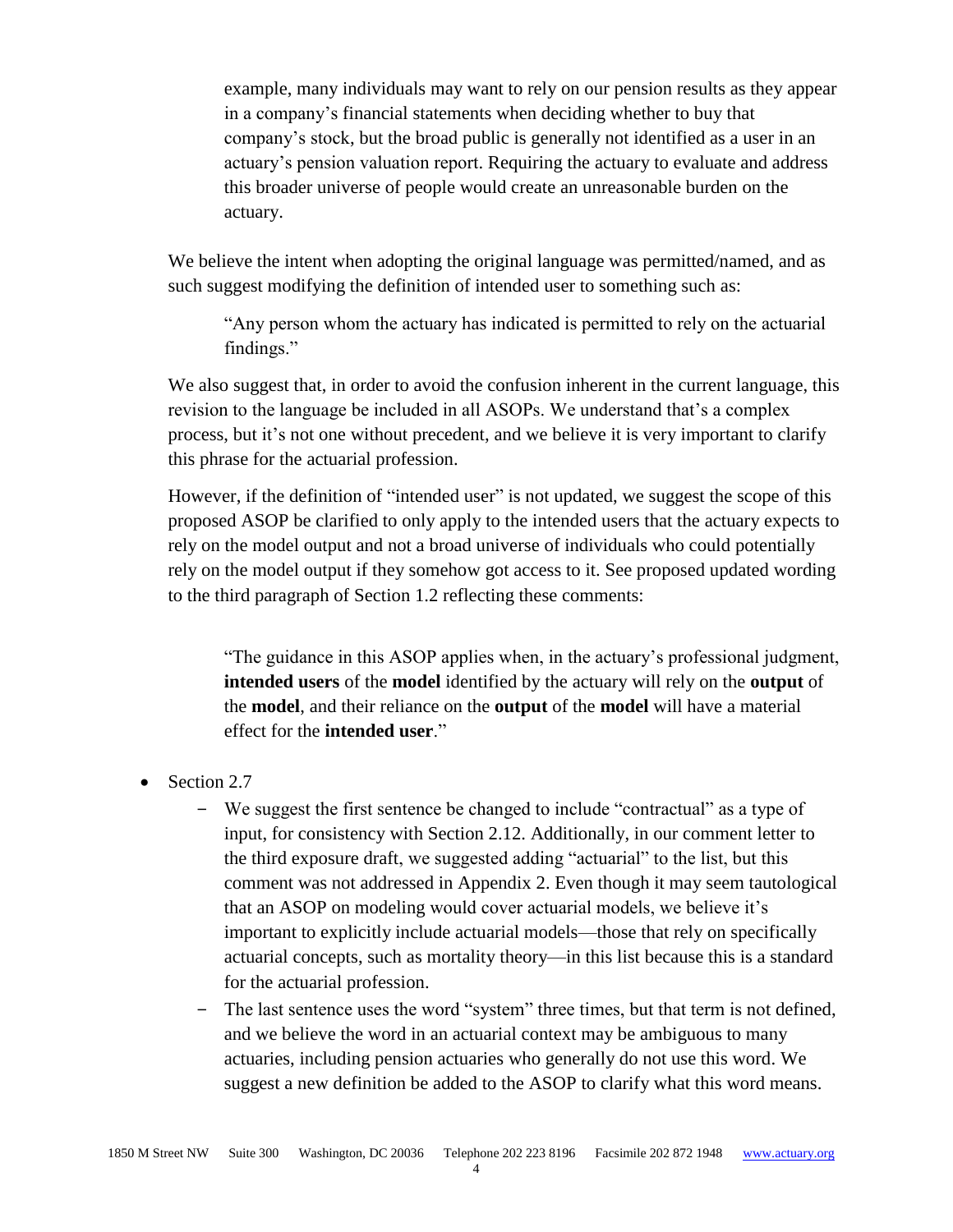(We note that the proposed ASOP defines "input" and "output," which are arguably more straightforward.)

- Section 2.10—This definition includes only four possible uses of output: point estimates, ranges, parameters for other models, or qualitative criteria for making decisions. Section 2.7, however, also discusses the use of a model for explaining a system or predicting its behavior. We suggest Section 2.10 be changed to be consistent with Section 2.7. We also note that 2.10 only mentions parameters as output that might be used as input to other models, while different sections of the proposed ASOP also mention data and assumptions as possible model outputs that can be used as input to other models.
- Section 2.12—We suggest adding the phrase "(that is not data or assumptions)" after "contractual input" in the first sentence. Similar to our comment on Section 2.7, we suggest adding "actuarial" to this list of types of inputs, to account for actuarial assumptions used as parameters.
- Section 3.1.1—This section would provide that when the actuary designs, develops, or modifies a model, the actuary should consider several factors, including the "dependencies recognized." The meaning of "dependencies recognized" is not clear and, therefore, it requires additional explanation.
- Section 3.1.2—This section would provide, in part, that when the actuary uses a model that "any revisions to the **input** and formulas, documentation, **governance and controls**, validation, and presentation of **output** are consistent with the **intended purpose**." We believe that it would be appropriate for the ASOP to require the actuary to make reasonable efforts to ensure the model is consistent with each of these—except for "governance and controls," which in many situations will be set at a firm-wide level and are not available for an actuary's review (for instance, when an actuary uses its firm's actuarial valuation software). Further, although we agree that governance and controls may affect the actuary's ability to rely on the model, we do not believe these factors would affect the model's inherent consistency with its intended purpose. We believe the ASOP should contain a separate section describing what an actuary should consider with respect to governance and controls for models.
- Section 3.1.3
	- ‒ The first sentence refers to the "results of the **model**," but it may be more appropriate to refer to the term "output" defined in Section 2.
	- ‒ Paragraph (b)—This paragraph would require the actuary to understand, in part, known weaknesses in "methods" of the model that would have material implications. We request clarification of the meaning of "methods" in this context.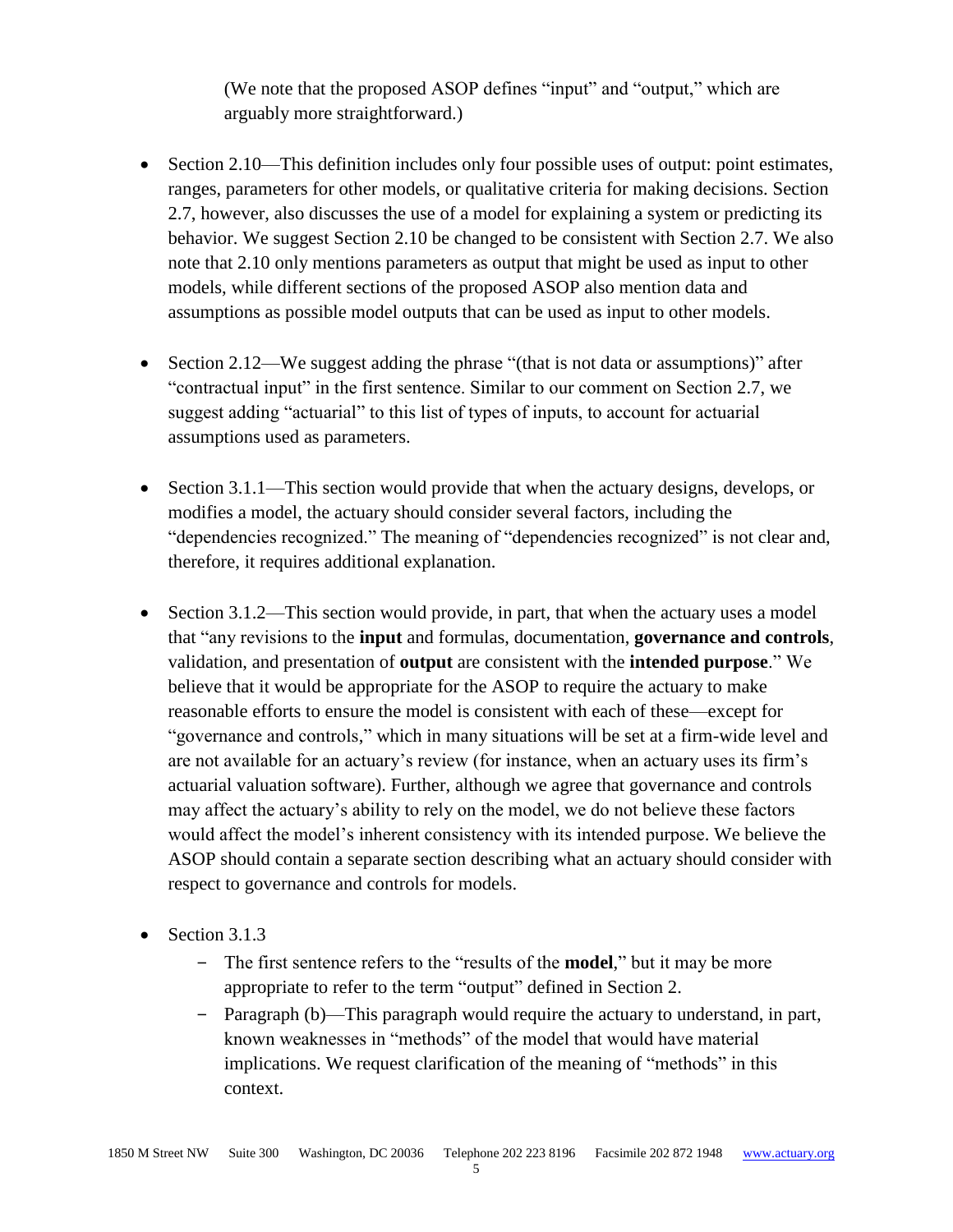- ‒ Paragraph (c)—We don't think it's appropriate to include "time constraints" in the list of items that might affect the model's ability to meet its intended purpose. Rather, we believe that time constraints should relate to the *use* of the model and not the *understanding* of the model.
- Section 3.1.4—The first sentence provides that "[t]he actuary should assess whether the structure of the **model** (including judgments reflected in the **model**) is appropriate for the **intended purpose**." We believe this section should clarify when the actuary should make this assessment—when designing, developing, modifying, selecting, using, reviewing, or evaluating a model, or only when doing some of those actions. Also, we believe it would be helpful to clarify what is meant by "judgments reflected in the model" that actuaries would need to assess. Lastly, we do not understand the meaning of the word "structure" in this context. We believe that eliminating "the structure of" from the stem would not change the guidance and could prevent confusion/misinterpretation.
- Sections 3.1.6(b) and (c)—These paragraphs provide that the actuary may consider including margins or a range of assumptions. We believe that it should be clarified that these paragraphs apply *only* to the actuary *using* a model.
- Section 3.4—While in general we have no significant concerns with Section 3.4, we are concerned that it will become cumbersome, confusing, and misleading in certain circumstances when the expert is employed by the same firm as the actuary. This can best be explained with an example.

As is the case in many areas of practice, in the pension field, larger companies often contract with actuarial consulting firms to provide actuarial reports detailing information about the financial status of their pension plans. The consulting firms in turn employ actuaries who operate under the firm's guidelines to produce those reports. The report is signed by at least one actuary, and the signing actuary(ies) is/are obligated to follow professional standards. However, from the client's perspective, the report comes from, and is backed by, the firm and not necessarily the individual signing actuary(ies).

In the course of preparing many actuarial reports, the pension actuary may rely on output from an internally produced econometric model that was primarily, or perhaps entirely, developed by experts in another field (e.g., economists). This reliance may be required by the firm. This raises several questions about how to apply the proposed ASOP.

First, individual actuaries are unlikely to have the knowledge, expertise, or information required to assess (a) through (d) of Section 3.4. Instead, they will rely on firm management or other designated employees of the firm to have done the appropriate due diligence to be sure that the model is appropriate and accurate for those purposes. This isn't necessarily a problem, because the first sentence of Section 3.4 says the actuary

6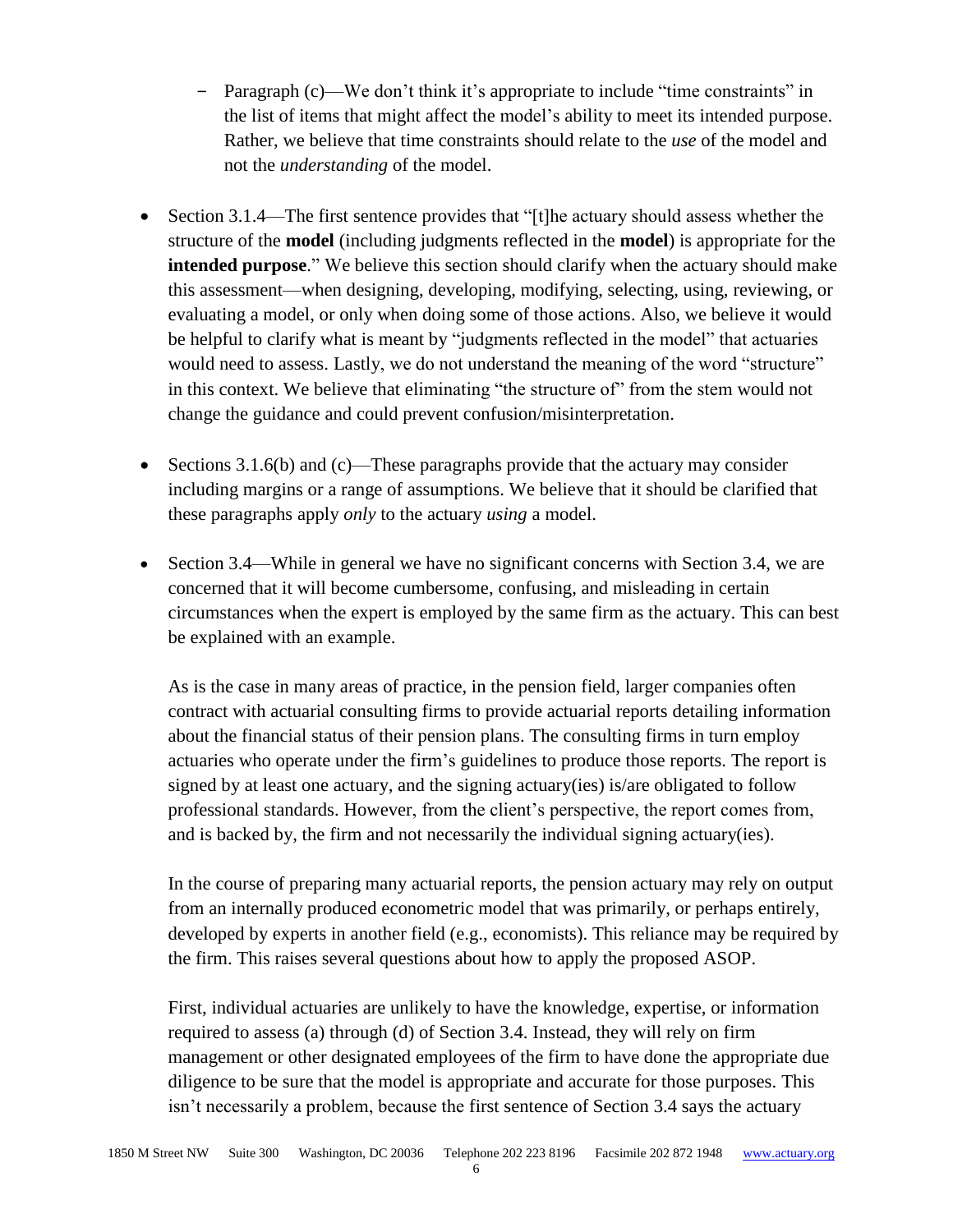"may consider" the items in (a) through (d), so actuaries are not obligated to actually assess any of those items. The actuaries are then relying on the model simply because their principal—the firm—told them it was acceptable to do so.

However, the proposed ASOP then says that the actuary must disclose in the report the extent of the reliance on internal experts. This disclosure may confuse the client, who believes they have hired the whole firm, including all its internal resources. The client may even wonder why the firm thinks it needs to provide this disclaimer at all, and if there is something out of the ordinary going on. We also believe this section, as written, would be cumbersome because of the large number of parties that may be relied upon who would need to be included in this summary of reliance.

We recommend the requirement to disclose the extent of any reliance be limited to situations where the experts were not employed by the actuarial firm issuing the report. This change would eliminate the issues brought up in this example.

• Section 3.3—This section can also produce a situation similar to the one discussed under Section 3.4 above. Consider a change in the example so that the model is developed by other actuaries in the firm and has been thoroughly tested by those other actuaries. The signing actuary does not have access to source code but understands in general how the model should operate and does have the ability to test the results for accuracy. As in the above example, the firm may mandate that the actuary use the model.

The proposed ASOP indicates that, if the actuary relies on a model about which the actuary has a limited ability to obtain information *or* to understand its underlying workings, the actuary should disclose the extent of that reliance. It isn't clear whether the intent of the sentence is that the actuary should disclose reliance if they can do neither, or if they can do one but not the other. This should be clarified.

In addition, it is not clear whether "a limited ability … to understand the underlying workings of the model" would include a situation where the actuary cannot review programming but can understand what the model is intended to produce and can verify reasonableness. This should be clarified.

Also, similar to the concern about confusion described in Section 3.4 above, a communication from the firm to the client containing a statement of reliance on the firm's own software or on other actuaries who work for the firm would be confusing for clients. We believe that no statement of reliance should be required in this case.

Finally, please clarify what is meant by "dependencies" in Section 3.3(c).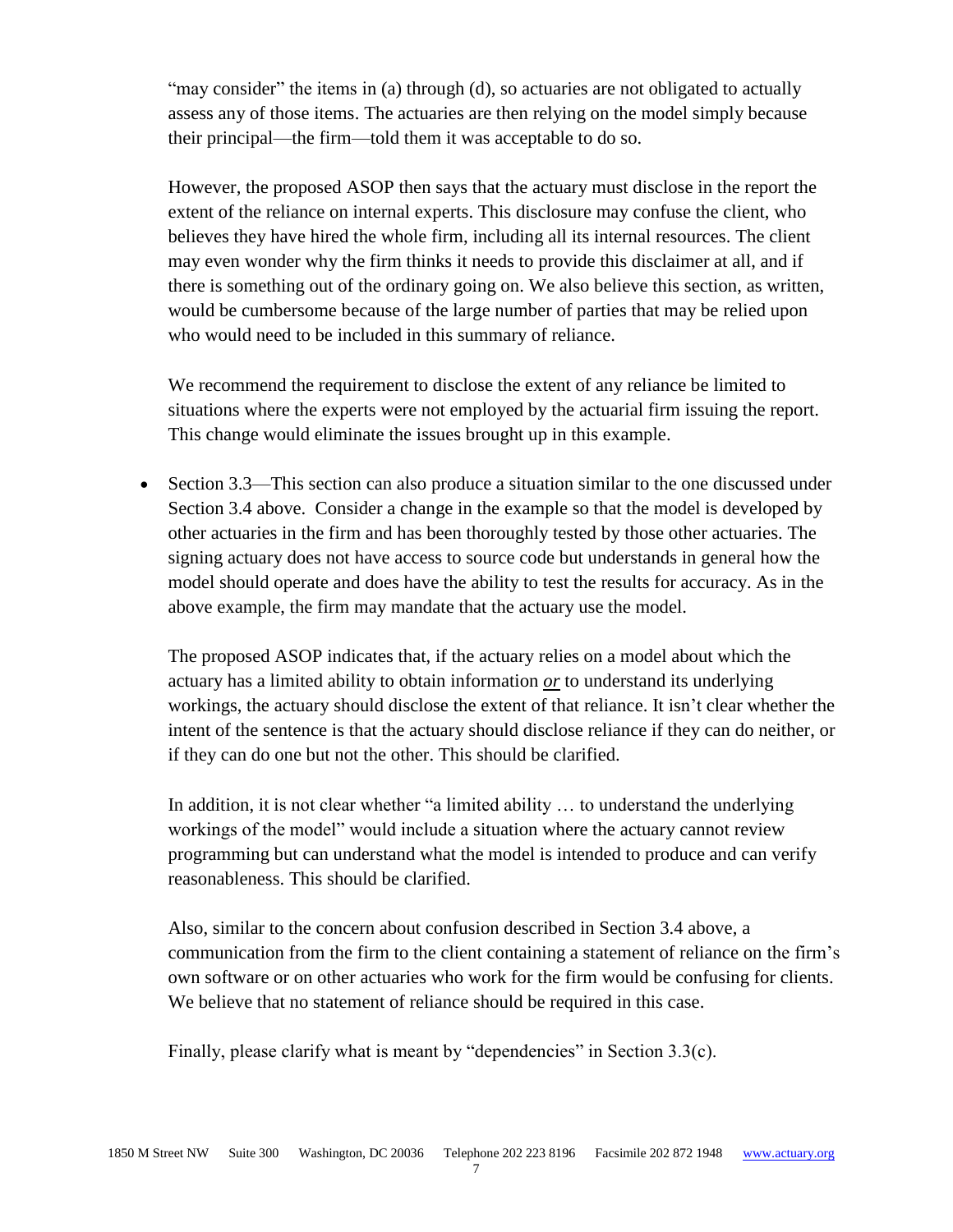- Section 3.5—This section provides, in part, that the actuary should "evaluate" model risk. Evaluate implies a quantitative process. We do not believe that mandating quantitative assessment is—or should be—the intent of the standard, and in order to avoid confusion, we recommend replacing "evaluate" with a term such as "understand."
- Section 3.5.1
	- ‒ The first sentence distinguishes between a "**model run**" and a "set of **model runs** generated at one time or over time" when the actuary performs testing of the model. Please clarify how the actuary's responsibility for testing the model would differ between the two scenarios. For example, if an actuary has complied with the ASOP with respect to a model run, and several months later decides to make one small change to the model and reruns the model, does the actuary need to again comply with the entire ASOP, or is there a more abbreviated compliance that may apply to this model rerun?
	- Paragraph (c)—This paragraph provides that, when reconciling model output to a prior model run, the actuary would consider "any changes in **assumptions** and **parameters** used as **input**, **data**, formulas…" To be consistent with the definition of "model," we believe "data" should appear before "input." For example, "any changes in **assumptions, data,** and **parameters** used as **input**, formulas…" Also, "formula" does not appear in the definition of "model" in Section 2, which uses the term "processing component" instead. Because the term "formula" is more intuitive, we recommend keeping that term in this paragraph and changing the definition of "model" in Section 2 to use "formula" instead of "processing component." However, we suggest consistency in terminology for this concept regardless of which word/phrase is selected.
- Section 3.5.3—We recommend striking this section. Actuaries can always consider having another professional review their work. As written, this section provides no guidance, and we don't believe any is needed in this area.
- Section 3.5.5—We think this is already handled in the stem of 3.5 and this section should be removed. No repetition is needed.
- Appendix 1—While we generally appreciate the inclusion of a background section, we believe this appendix is inappropriate as written. Far too much of the language sounds like pseudo-guidance. Although the first paragraph is fine, in the second paragraph we do not think the first sentence should discuss what actuaries do. We believe indications of what actuaries do or should do belongs in the ASOP itself, not in the background/appendices. And while explaining limitations of models is fine, the last sentence of the paragraph sounds as though it is providing disclaimer language, which we do not believe is appropriate in an appendix. The third paragraph would be fine except